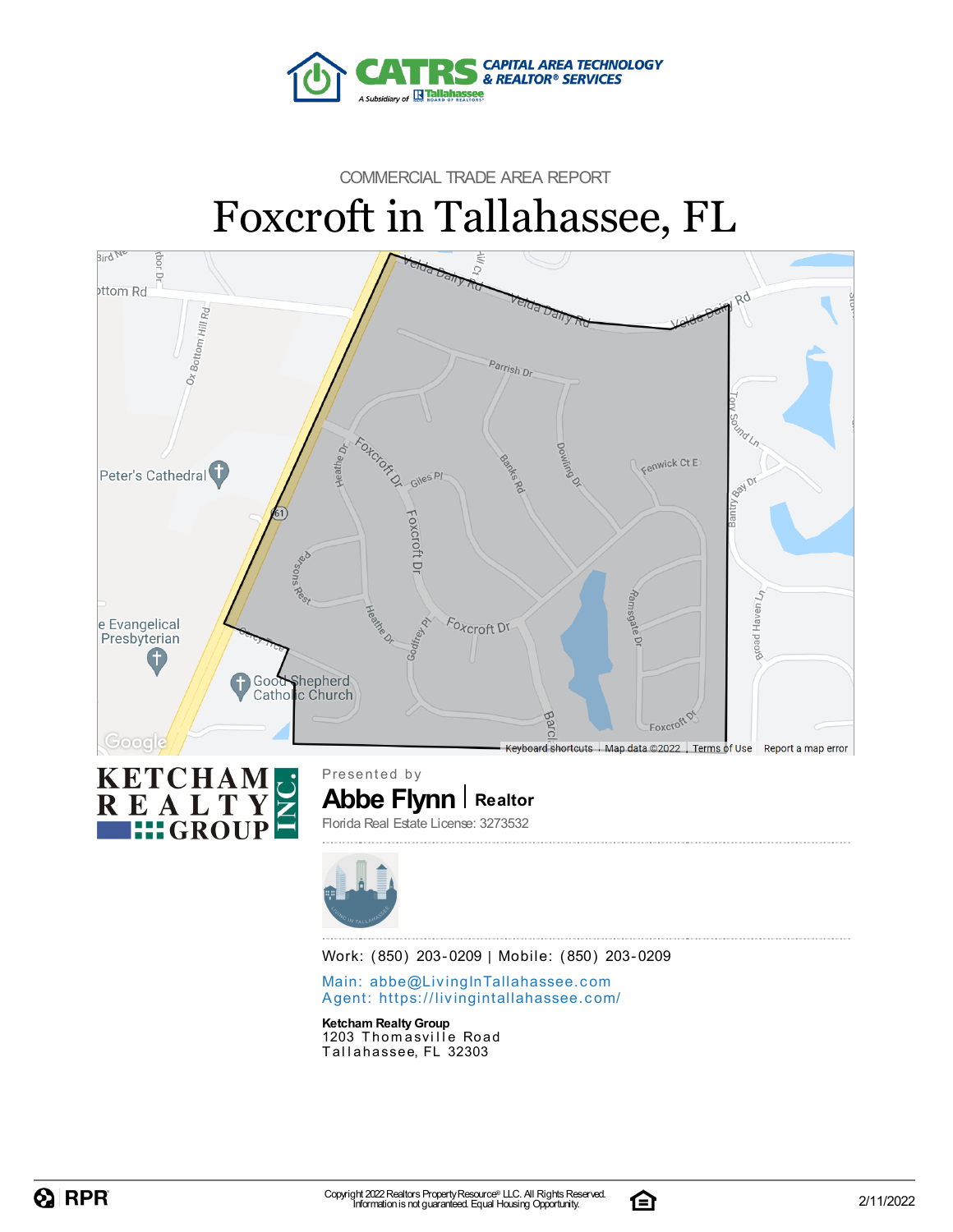

#### Criteria Used for Analysis

| Income:                 | Aae:       |
|-------------------------|------------|
| Median Household Income | Median Age |
| \$80,019                | 48.6       |

### Population Stats: **Total Population**

#### Segmentation: **1st Dominant Segment \$80,019 48.6 763 Exurbanites**

#### Consumer Segmentation

**What are the people like that live in this area?**

Affluent Estates Established wealth-educated, well-travelled married couples

**Where do people like this usually live?**

**Urbanization** 

Suburban Periphery Affluence in the suburbs, married couple-families, longer commutes

| <b>Top Tapestry</b><br><b>Segments</b> | <b>Exurbanites</b>                                                                 |
|----------------------------------------|------------------------------------------------------------------------------------|
| % of Households                        | 285 (100.0%)                                                                       |
| Lifestyle Group                        | <b>Affluent Estates</b>                                                            |
| <b>Urbanization Group</b>              | Suburban Periphery                                                                 |
| <b>Residence Type</b>                  | Single Family                                                                      |
| <b>Household Type</b>                  | Married Couples                                                                    |
| Average Household Size                 | 2.48                                                                               |
| <b>Median Age</b>                      | 49.6                                                                               |
| Diversity Index                        | 32.6                                                                               |
| <b>Median Household Income</b>         | \$98,000                                                                           |
| <b>Median Net Worth</b>                | \$451,000                                                                          |
| <b>Median Home Value</b>               | \$346,000                                                                          |
| Homeownership                          | 85.4 %                                                                             |
| <b>Employment</b>                      | Professional or<br>Management                                                      |
| <b>Education</b>                       | College Degree                                                                     |
| <b>Preferred Activities</b>            | Contract for home care<br>services, Prefer<br>natural, organic<br><i>products.</i> |
| <b>Financial</b>                       | Invest actively; use<br>financial planners                                         |
| Media                                  | Support public<br>TV/radio                                                         |
| Vehicle                                | Choose late-model<br>luxury cars, SUVs                                             |

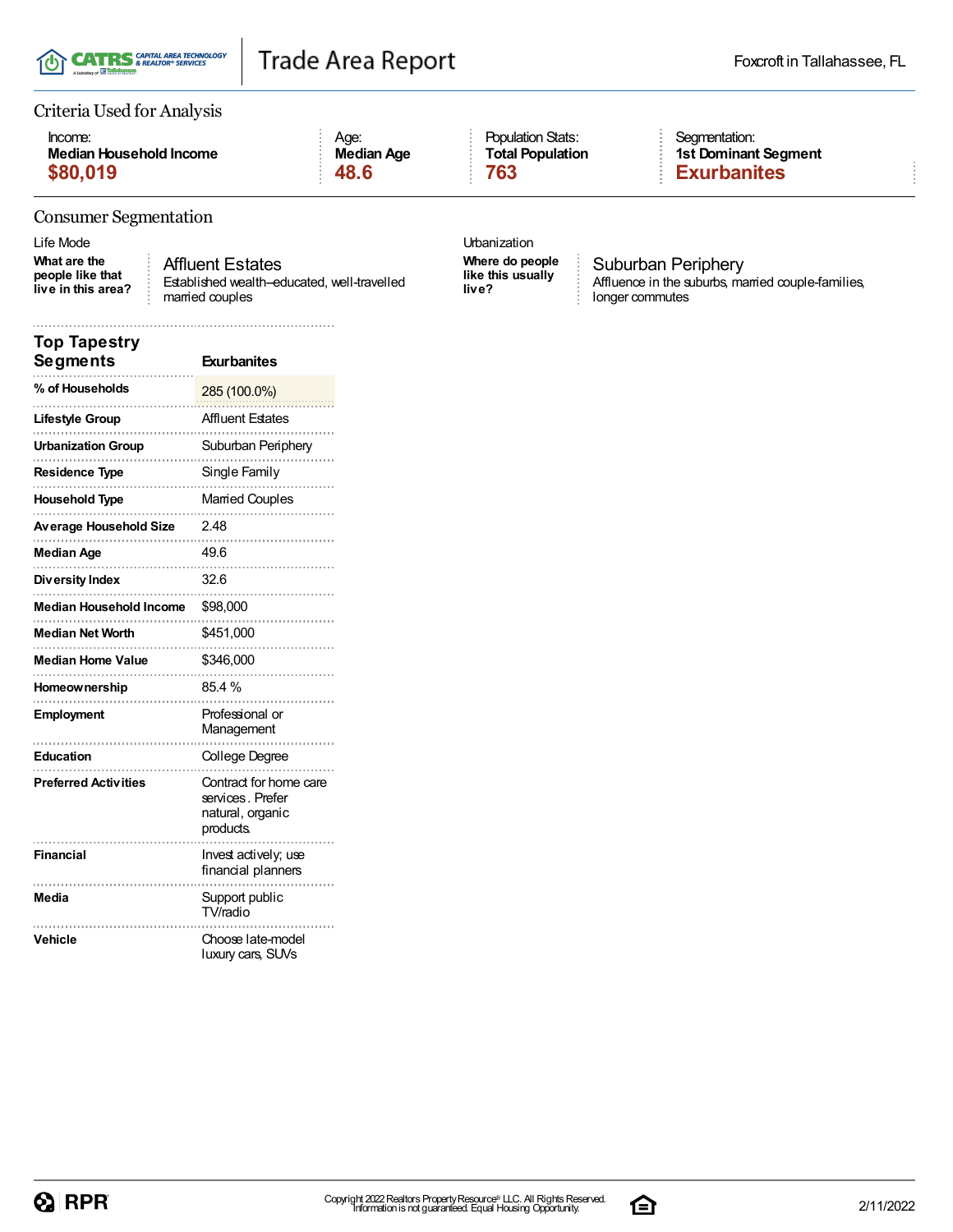

### About this segment **Exurbanites**

**Thisisthe** #1

dominant segment for thisarea

100.0% of householdsfall

into thissegment

In thisarea

In the United States

# 1.9%

#### of householdsfall into thissegment

#### An overview of who makes up this segment across the United States

### Who We Are

Exurbanites residents are approaching retirement but showing fewsigns of slowing down. Theyare active in their communities, generous in their donations, and seasoned travelers. Theytake advantage of their proximity to large metropolitan centers to support the arts, but prefer a more expansive home style in less crowded neighborhoods. Theyhave cultivated a lifestyle that is both affluent and urbane.

#### Our Neighborhood

- Established neighborhoods(most built between 1970 and 1990) found in the suburban periphery of large metropolitan markets.
- A larger market of empty nesters, married coupleswith no children; average household size is 2.48.
- Primarily single-family homes with a high median value of \$346,000, most still carrying mortgages.
- Higher vacancy rate at 9%.

#### Socioeconomic Traits

- Residentsare college educated; more than half have a bachelor's degree or higher; almost 80%have some college education.
- Thislabor force isbeginning to retire. One in three households currently receive Social Security or retirement income. Labor force participation has declined to less than 60%.
- Unemployment remainslowat 5.5%; more of the residentsprefer self-employment or working from home.
- Consumersare more interested in quality than cost. They take pride in their homes and foster a sense of personal style.
- Exurbanites residents are well connected, using the Internet for everything from shopping to managing their finances.
- Sociable and hardworking, they still find time to stay physically fit.

### Market Profile

- Exurbanites residents' preferred vehicles are late-model luxury carsor SUVs.
- They are active supporters of the arts and public television/radio.
- Attentive to ingredients, they prefer natural or organic products.
- Gardening and home improvement are priorities, but they also use a number of services, from home care and maintenance to personal care.
- Financially active with wide-ranging investments, these investors rely on financial planners, extensive reading and the Internet to handle their money.

The demographic segmentation shown here can help you understand the lifestyles and life stages of consumers in a market. Data provider Esri classifies U.S. residential neighborhoods into 67 unique market segments based on socioeconomic and demographic characteristics. Data Source: Esri 2020. Update Frequency: Annually.



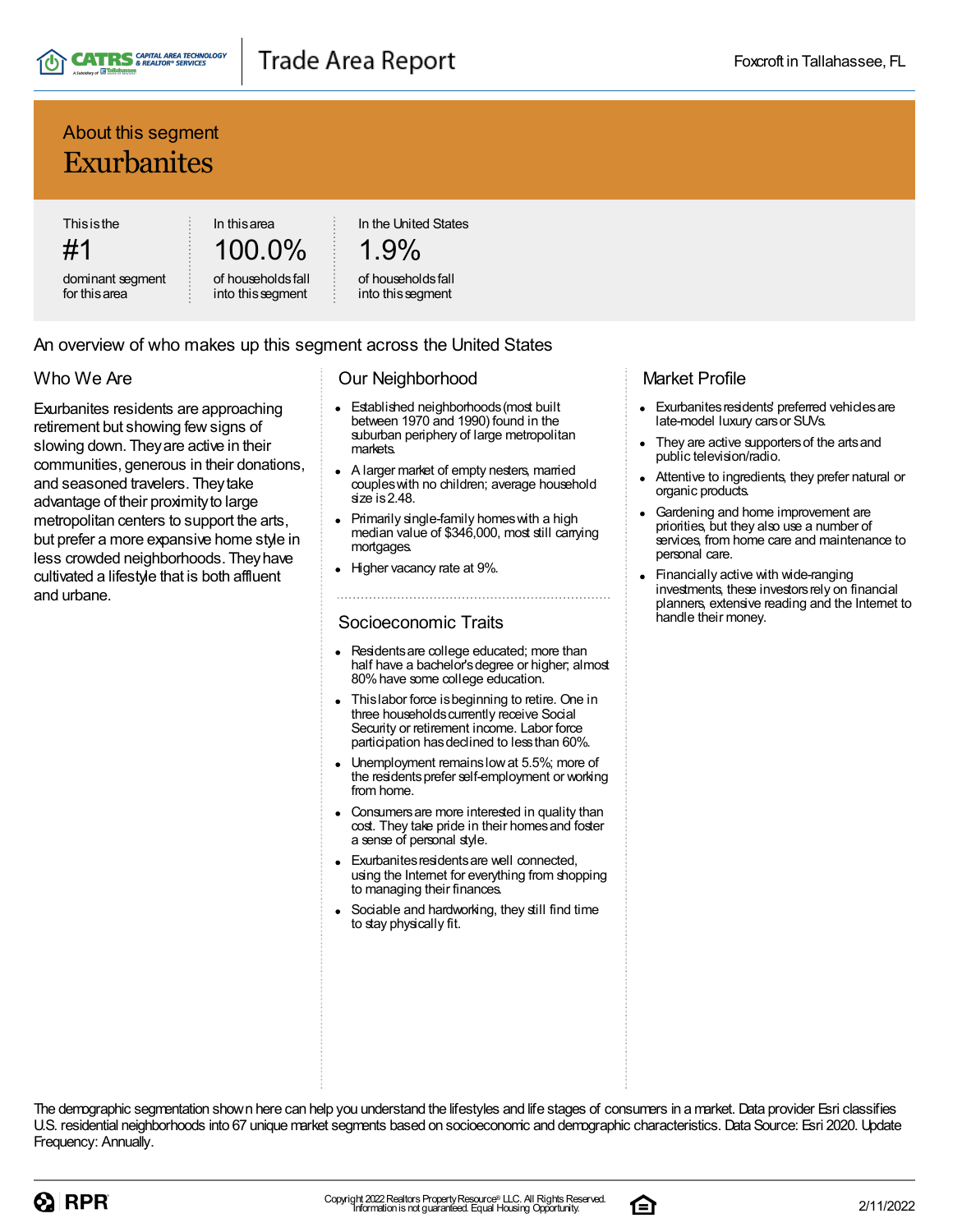### Foxcroft in Tallahassee, FL: Population Comparison

| <b>Total Population</b>                      | <b>Foxcroft</b>     | 763        |
|----------------------------------------------|---------------------|------------|
| This chart shows the total population in     |                     | 774        |
| an area, compared with other<br>geographies. | Leon County 294,288 |            |
| Data Source: U.S. Census American            |                     | 306,980    |
| Community Survey via Esri, 2020              | Florida             | 21,165,619 |
| Update Frequency: Annually                   |                     |            |
|                                              |                     | 22,655,619 |
| $\begin{array}{c c} \hline \end{array}$ 2020 |                     |            |
| 2025 (Projected)                             |                     |            |
|                                              |                     |            |



| Population Change Since 2010                                                | <b>FOXCFOTT</b> 1.60% |        |
|-----------------------------------------------------------------------------|-----------------------|--------|
| This chart shows the percentage change                                      |                       | 1.44%  |
| in area's population from 2010 to 2020,<br>compared with other geographies. | Leon County           | 6.82%  |
| Data Source: U.S. Census American                                           |                       | 4.31%  |
| Community Survey via Esri, 2020                                             | Florida               | 13.01% |
| Update Frequency: Annually                                                  |                       | 7.04%  |
| 2020                                                                        |                       |        |
| 2025 (Projected)                                                            |                       |        |

### Total Daytime Population

Thischart showsthe number of people who are present in an area during normal business hours, including workers, and comparesthat population to other geographies. Daytime population isin contrast to the "resident" population present during evening and nighttime hours.

Data Source: U.S. Census American Community Survey via Esri, 2020 Update Frequency: Annually

**Foxcroft** 



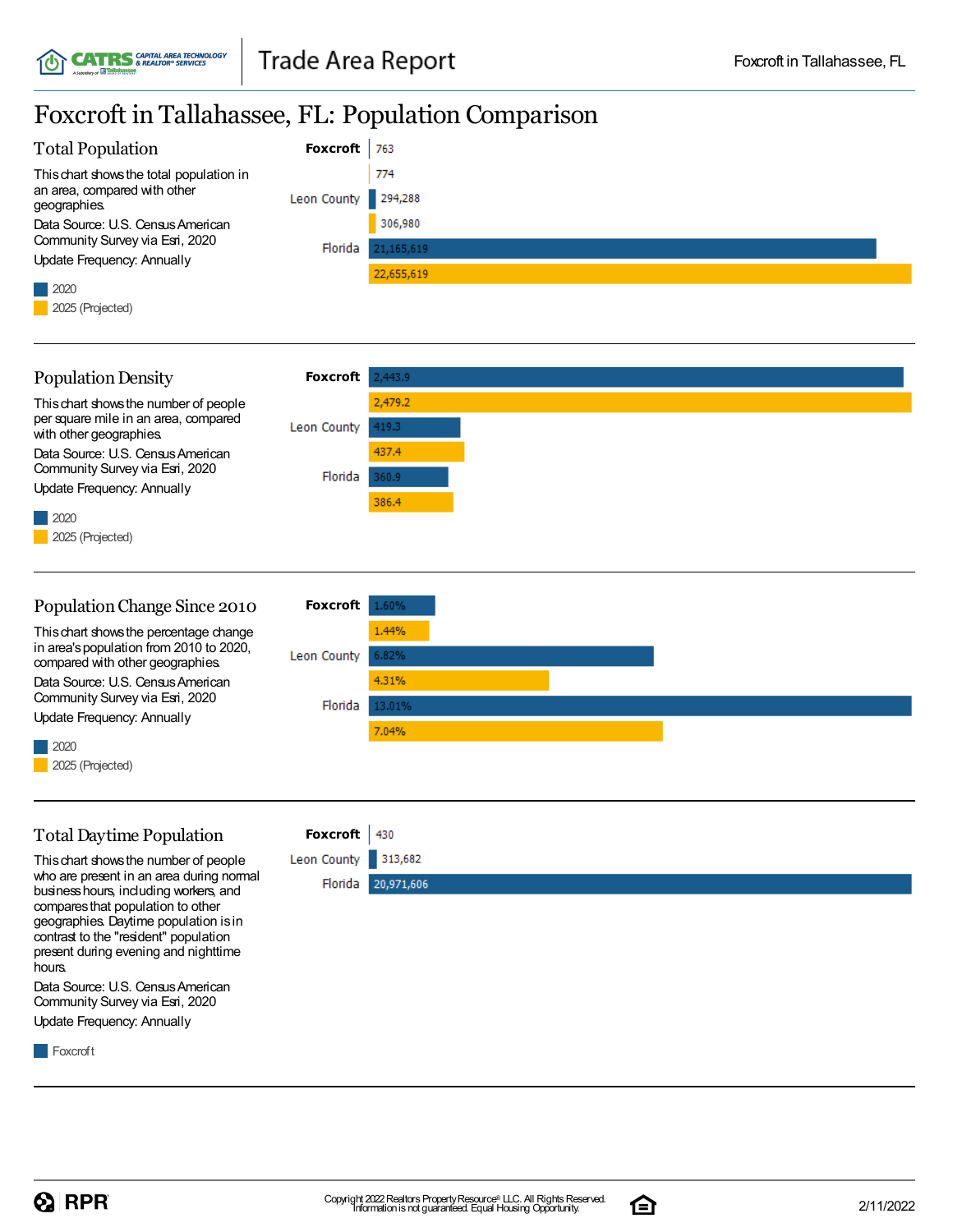

Florida 357.6

447.0

#### Daytime Population Density **Foxcroft** 1,377.3 Leon County

Thischart showsthe number people who are present in an area during normal businesshours, including workers, per square mile in an area, compared with other geographies. Daytime population is in contrast to the "resident" population present during evening and nighttime hours.

Data Source: U.S. Census American Community Survey via Esri, 2020

Update Frequency: Annually



#### **Foxcroft** Average Household Size 2.68 2.68 Thischart showsthe average household size in an area, compared with other Leon County 2.39 geographies.  $2.40$ Data Source: U.S. Census American Community Survey via Esri, 2020 Florida  $2.51$ Update Frequency: Annually 2.52 2020 2025 (Projected) Population Living in Family **Foxcroft** 643 Households 650 Thischart showsthe percentage of an Leon County 190,937 area'spopulation that livesin a 198,892 household with one or more individuals related by birth, marriage or adoption, Florida 16,320,904 compared with other geographies.

17,458,736

Data Source: U.S. Census American Community Survey via Esri, 2020 Update Frequency: Annually

2020

Female / Male Ratio

Thischart showsthe ratio of femalesto malesin an area, compared with other

Data Source: U.S. Census American Community Survey via Esri, 2020 Update Frequency: Annually

2025 (Projected)

geographies.

 $\Omega$  RPR

#### **Foxcroft** 53.3% 46.7% 52.8% 47.2% 52.0% 48.0% Leon County 52.0% 48.0% Florida 51.1% 48.9% 48.9% 51.1%



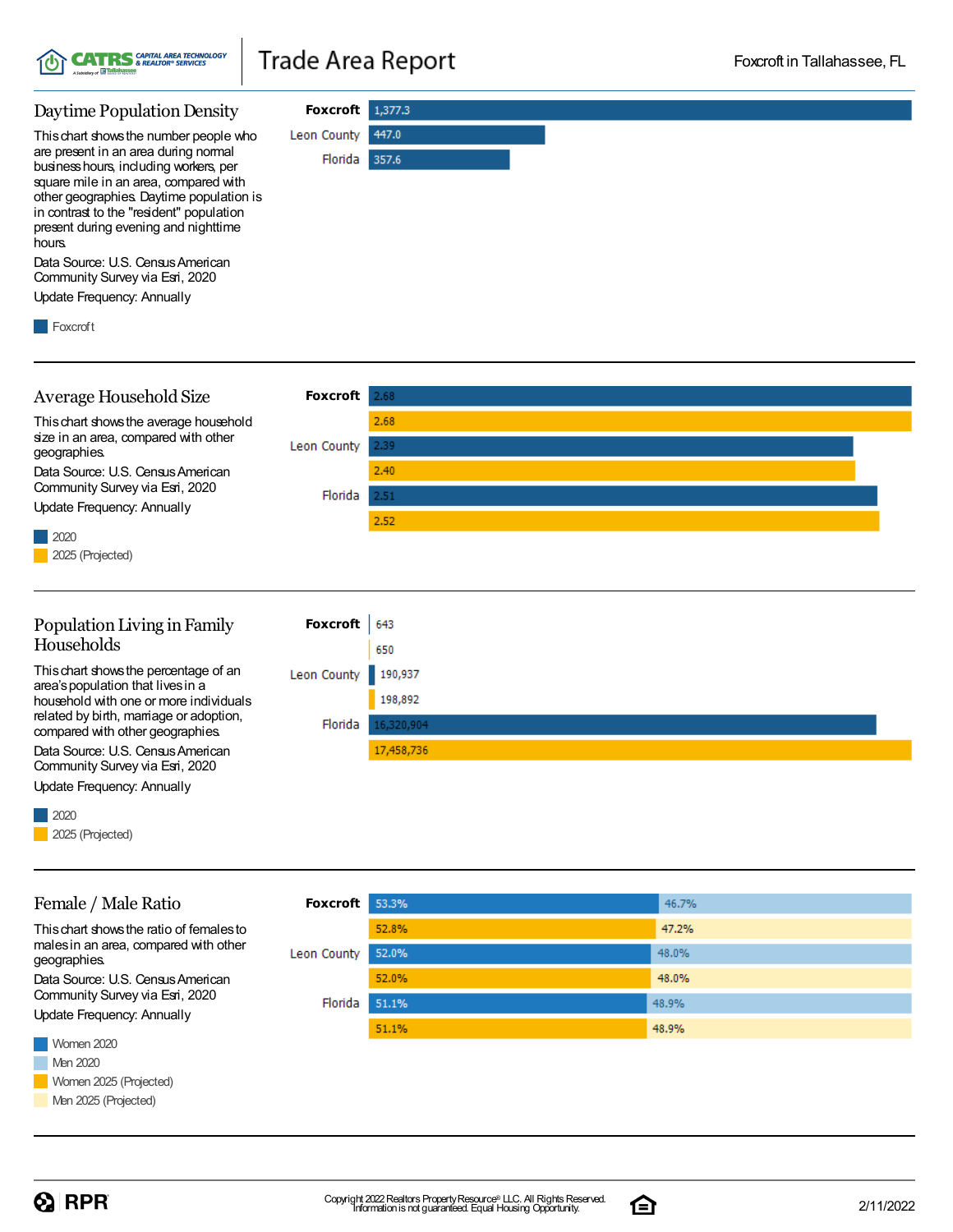## Foxcroft in Tallahassee, FL: Age Comparison





Thischart breaksdown the population of an area by age group. Data Source: U.S. Census American Community Survey via Esri, 2020 Update Frequency: Annually

2020 2025 (Projected)



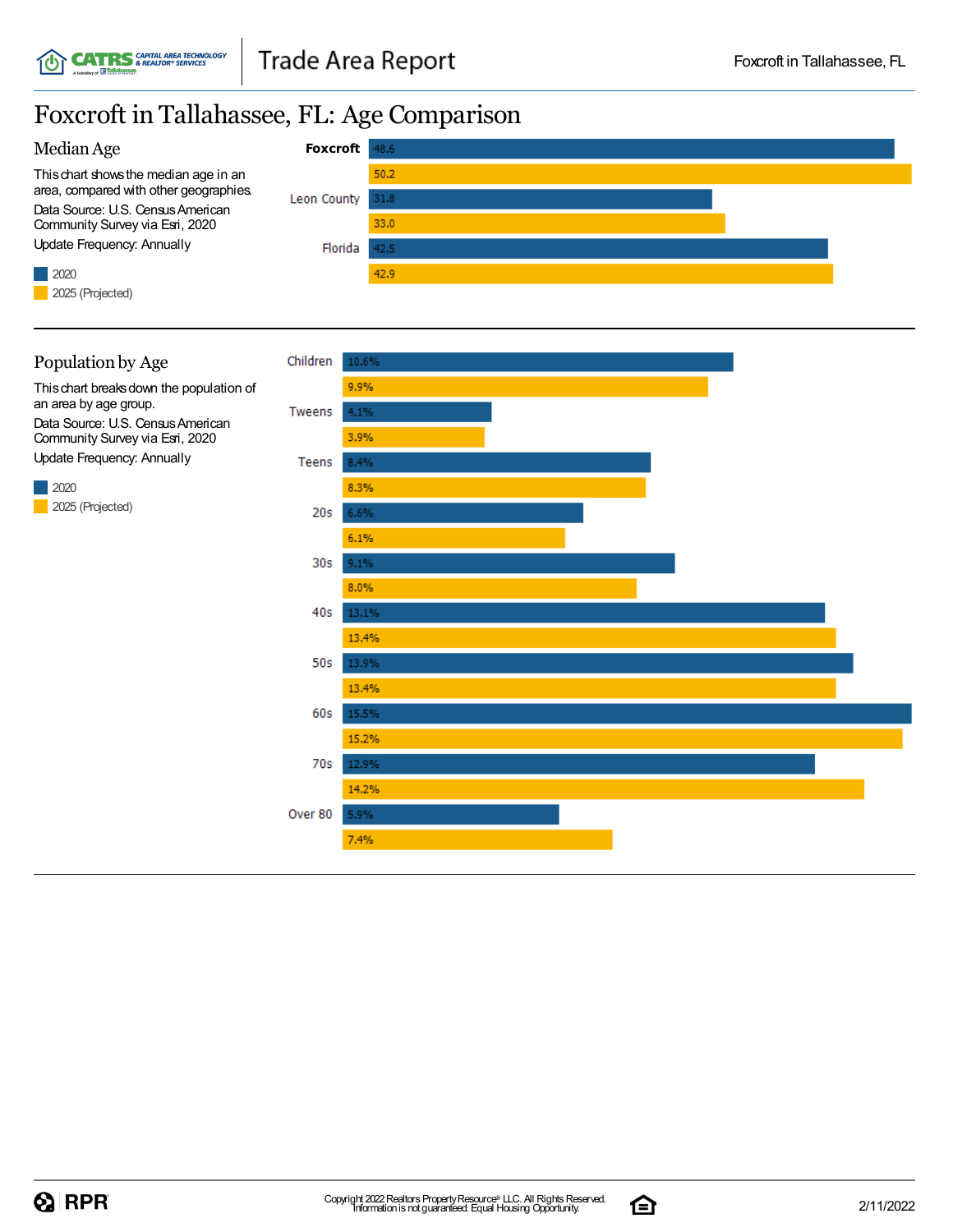## Foxcroft in Tallahassee, FL: Marital Status Comparison

| Foxcroft in Tallahassee, FL: Marital Status Comparison                                                                                                                                                                    |                                |                                  |  |  |  |
|---------------------------------------------------------------------------------------------------------------------------------------------------------------------------------------------------------------------------|--------------------------------|----------------------------------|--|--|--|
| Married / Unmarried Adults<br>Ratio                                                                                                                                                                                       | <b>Foxcroft</b><br>Leon County | 64.9%<br>35.1%<br>61.0%<br>39.0% |  |  |  |
| This chart shows the ratio of married to<br>unmarried adults in an area, compared<br>with other geographies.<br>Data Source: U.S. Census American<br>Community Survey via Esri, 2020<br><b>Update Frequency: Annually</b> | Florida                        | 48.4%<br>51.6%                   |  |  |  |
| Married<br>Unmarried                                                                                                                                                                                                      |                                |                                  |  |  |  |
| Married                                                                                                                                                                                                                   | <b>Foxcroft</b>                | 64.9%                            |  |  |  |
| This chart shows the number of people in<br>an area who are married, compared with<br>other geographies.                                                                                                                  | Leon County<br>Florida         | 39.0%<br>48.4%                   |  |  |  |
| Data Source: U.S. Census American<br>Community Survey via Esri, 2020<br>Update Frequency: Annually                                                                                                                        |                                |                                  |  |  |  |
| Never Married                                                                                                                                                                                                             | <b>Foxcroft</b>                | 18.5%                            |  |  |  |
| This chart shows the number of people in<br>an area who have never been married.<br>compared with other geographies.                                                                                                      | Leon County<br>Florida         | 47.1%<br>31.9%                   |  |  |  |
| Data Source: U.S. Census American<br>Community Survey via Esri, 2020                                                                                                                                                      |                                |                                  |  |  |  |
| Update Frequency: Annually                                                                                                                                                                                                |                                |                                  |  |  |  |
| Widowed                                                                                                                                                                                                                   | <b>Foxcroft</b>                | 6.3%                             |  |  |  |
| This chart shows the number of people in<br>an area who are widowed, compared<br>with other geographies.                                                                                                                  | Leon County<br>Florida         | 3.9%<br>6.8%                     |  |  |  |
| Data Source: U.S. Census American<br>Community Survey via Esri, 2020                                                                                                                                                      |                                |                                  |  |  |  |
| <b>Update Frequency: Annually</b>                                                                                                                                                                                         |                                |                                  |  |  |  |
| Divorced                                                                                                                                                                                                                  | <b>Foxcroft</b>                | 10.3%                            |  |  |  |
| This chart shows the number of people in                                                                                                                                                                                  | Leon County                    | 10.0%                            |  |  |  |
| an area who are divorced, compared with<br>other geographies.                                                                                                                                                             | Florida                        | 13.0%                            |  |  |  |

Data Source: U.S. Census American Community Survey via Esri, 2020 Update Frequency: Annually

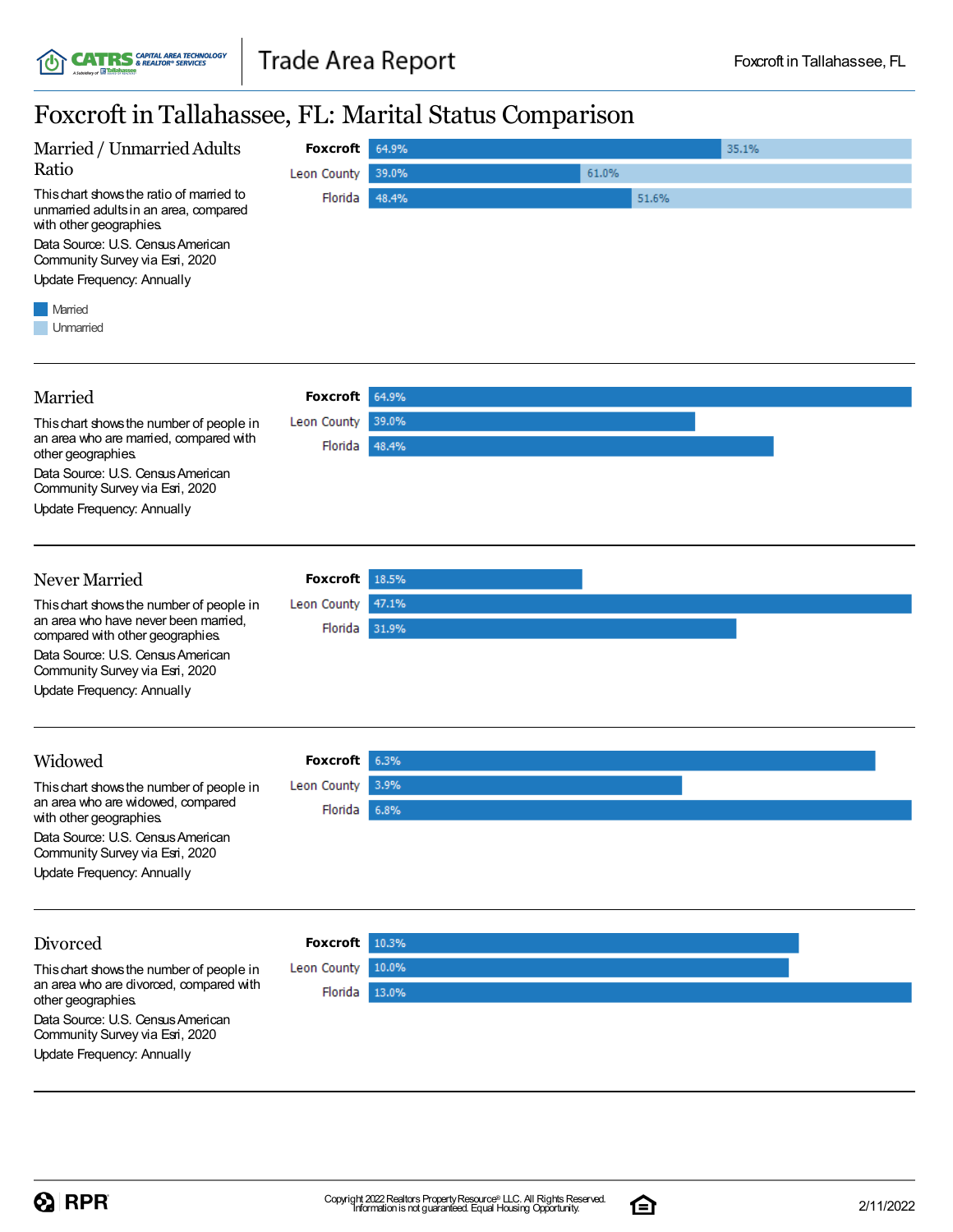### Foxcroft in Tallahassee, FL: Economic Comparison



30,650

\$34,957

Florida

Update Frequency: Annually

2020 2025 (Projected)

#### Average Disposable Income

Thischart showsthe average disposable income in an area, compared with other geographies. Data Source: U.S. Census American Community Survey via Esri, 2020

Update Frequency: Annually

**Foxcroft** \$74,661 Leon County \$61,515 Florida \$62,057

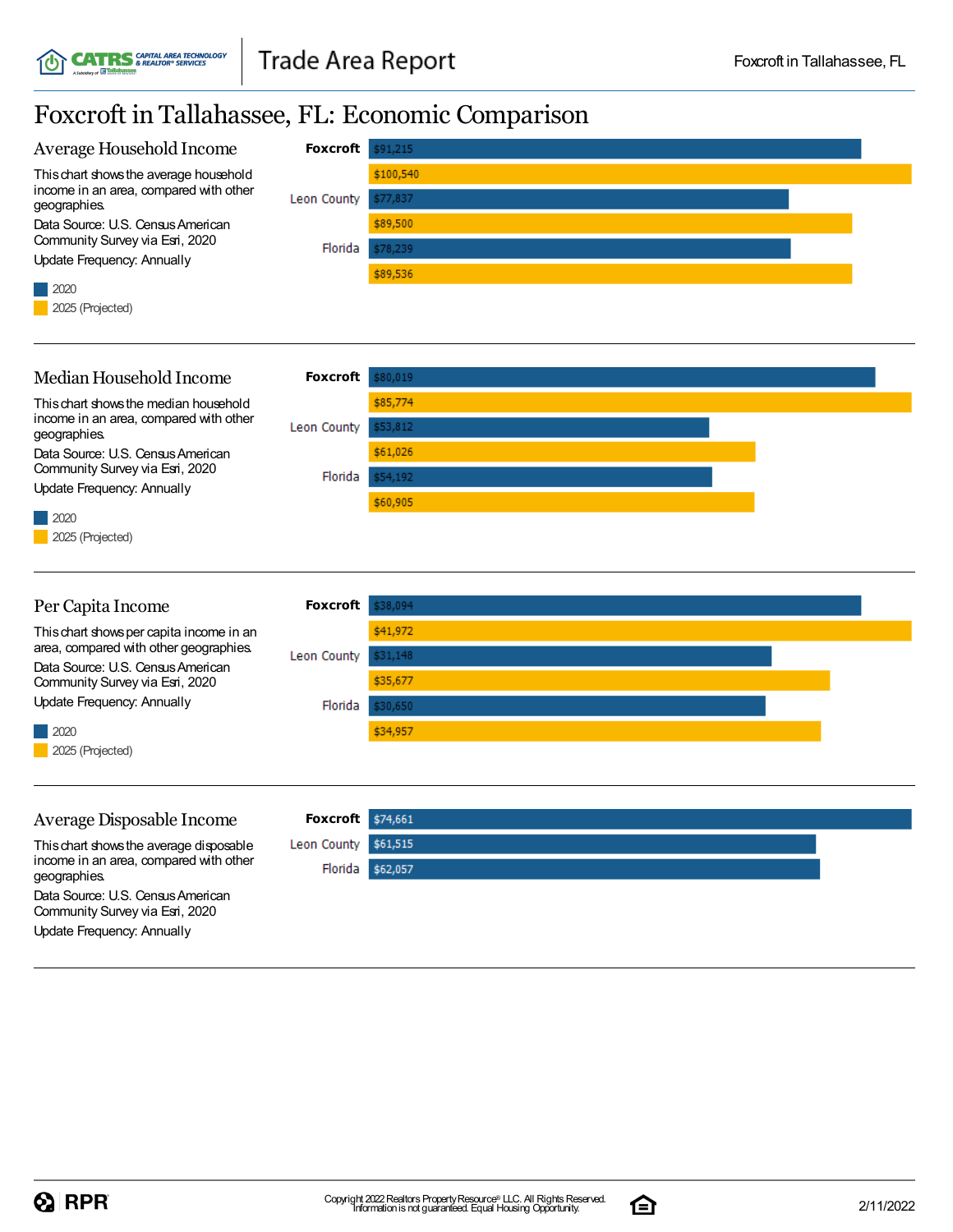

### Unemployment Rate

Thischart showsthe unemployment trend in an area, compared with other geographies.

Data Source: Bureau of Labor Statistics via 3DL

Update Frequency: Monthly





| <b>Employment Count by</b>                                                     | Education                                   | 72             |
|--------------------------------------------------------------------------------|---------------------------------------------|----------------|
| Industry                                                                       | <b>Public Administration</b>                | 53             |
| This chart shows industries in an area<br>and the number of people employed in | Health Care and Social Assistance           | 37             |
| each category.                                                                 | Professional, Scientific and Technical      | 35             |
| Data Source: Bureau of Labor Statistics<br>via Esri, 2020                      | Retail Trade                                | 35             |
| Update Frequency: Annually                                                     | Accommodation and Food                      | 33             |
|                                                                                | Real Estate, Rental and Leasing             | -27            |
|                                                                                | <b>Finance and Insurance</b>                | 17             |
|                                                                                | Manufacturing                               | 16             |
|                                                                                | <b>Transportation and Warehousing</b>       | 12             |
|                                                                                | <b>Wholesale Trade</b>                      | 12             |
|                                                                                | Other                                       | 10             |
|                                                                                | Arts, Entertainment and Recreation          | 6              |
|                                                                                | Administrative Support and Waste Management | -5             |
|                                                                                | Information                                 | $\overline{4}$ |
|                                                                                | Construction                                | $\overline{4}$ |
|                                                                                | Agriculture, Forestry, Fishing and Hunting  | - 2            |
|                                                                                | Business Management 0 or no data            |                |
|                                                                                | <b>Utilities</b>                            | 0 or no data   |
|                                                                                | Mining                                      | 0 or no data   |
|                                                                                |                                             |                |

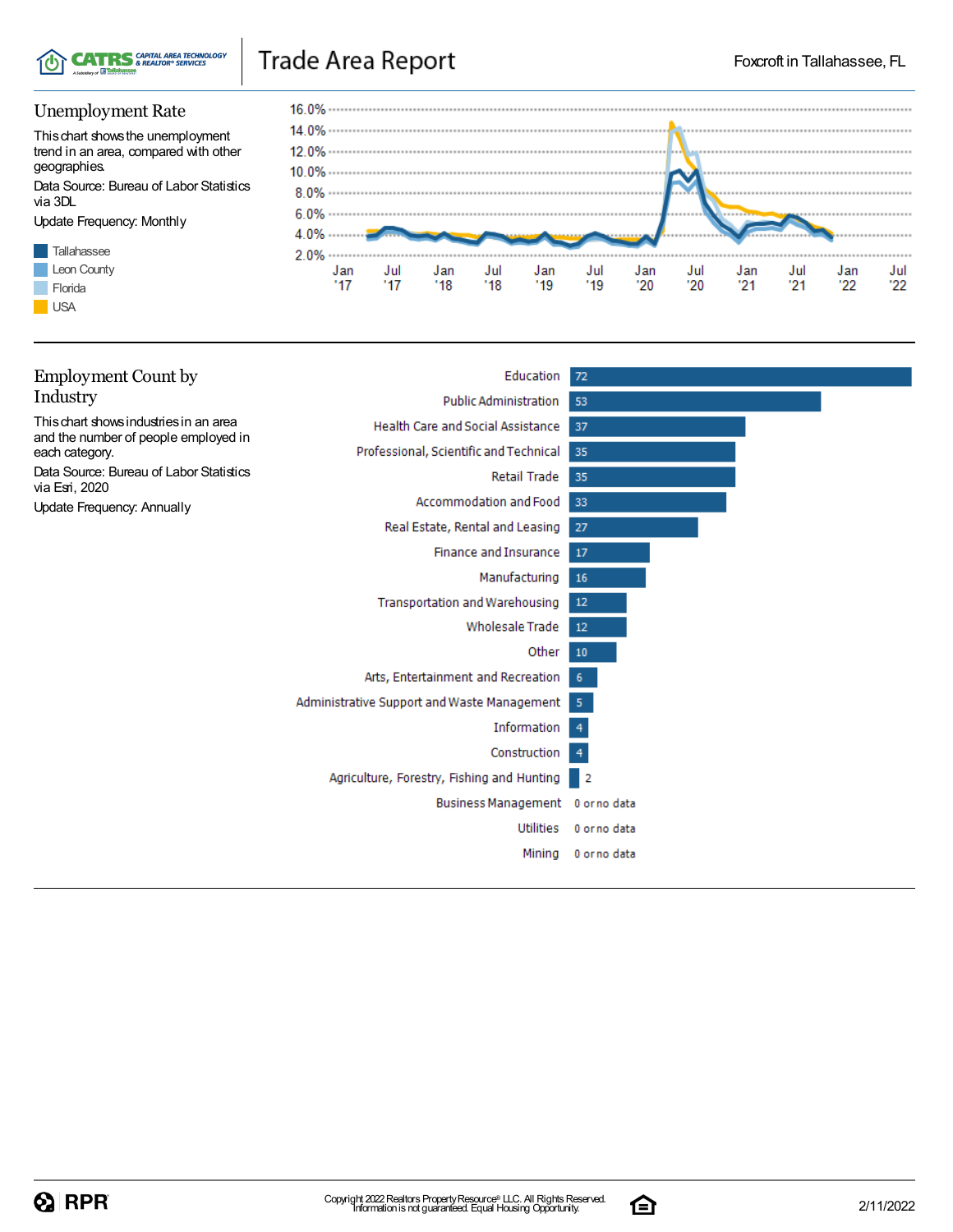0.9%

1.8%

4.5%

2.0%

4.2%

6.6%

### Foxcroft in Tallahassee, FL: Education Comparison

**Foxcroft**

Florida

Leon County

**Foxcroft**

Florida

Leon County

**Foxcroft**

Leon County Florida 3.7%

4.1%

#### Less than 9th Grade

Thischart showsthe percentage of people in an area who have lessthan a ninth grade education, compared with other geographies.

Data Source: U.S. Census American Community Survey via Esri, 2020

Update Frequency: Annually

### Some High School

Thischart showsthe percentage of people in an area whose highest educational achievement is some high school, without graduating or passing a high school GED test, compared with other geographies.

Data Source: U.S. Census American Community Survey via Esri, 2020

Update Frequency: Annually

### High School GED

Thischart showsthe percentage of people in an area whose highest educational achievement ispassing a high school GED test, compared with other geographies.

Data Source: U.S. Census American Community Survey via Esri, 2020

Update Frequency: Annually

### High School Graduate

This chart shows the percentage of people in an area whose highest educational achievement is high school. compared with other geographies. Data Source: U.S. Census American

Community Survey via Esri, 2020 Update Frequency: Annually

### **Foxcroft** Leon County 14.3% Florida 24.6%

#### Some College

Thischart showsthe percentage of people in an area whose highest educational achievement issome college, without receiving a degree, compared with other geographies.

Data Source: U.S. Census American Community Survey via Esri, 2020

Update Frequency: Annually





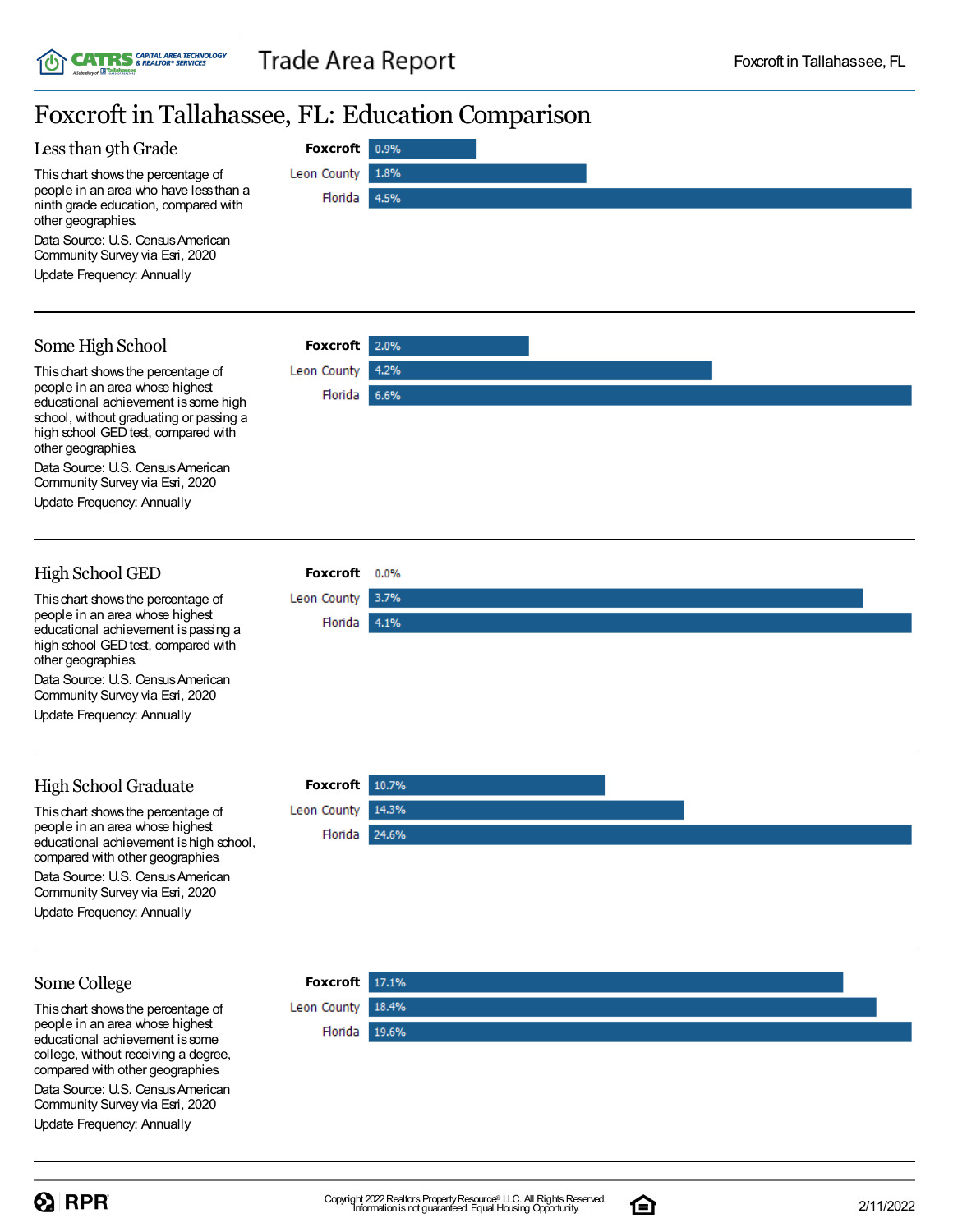

#### Associate Degree **Foxcroft** Leon County 9.9% Thischart showsthe percentage of people in an area whose highest Florida 10.2% educational achievement isan associate degree, compared with other geographies. Data Source: U.S. Census American Community Survey via Esri, 2020 Update Frequency: Annually **Foxcroft** 31.3% Bachelor's Degree Thischart showsthe percentage of Leon County 26.8% people in an area whose highest Florida 19.3% educational achievement isa bachelor's degree, compared with other geographies.

Data Source: U.S. Census American Community Survey via Esri, 2020

Update Frequency: Annually

### Grad/Professional Degree

Thischart showsthe percentage of people in an area whose highest educational achievement isa graduate or professional degree, compared with other geographies.

Data Source: U.S. Census American Community Survey via Esri, 2020

Update Frequency: Annually

| Foxcroft 25.4%    |  |  |
|-------------------|--|--|
| Leon County 21.0% |  |  |
| Florida 11.0%     |  |  |
|                   |  |  |
|                   |  |  |
|                   |  |  |
|                   |  |  |

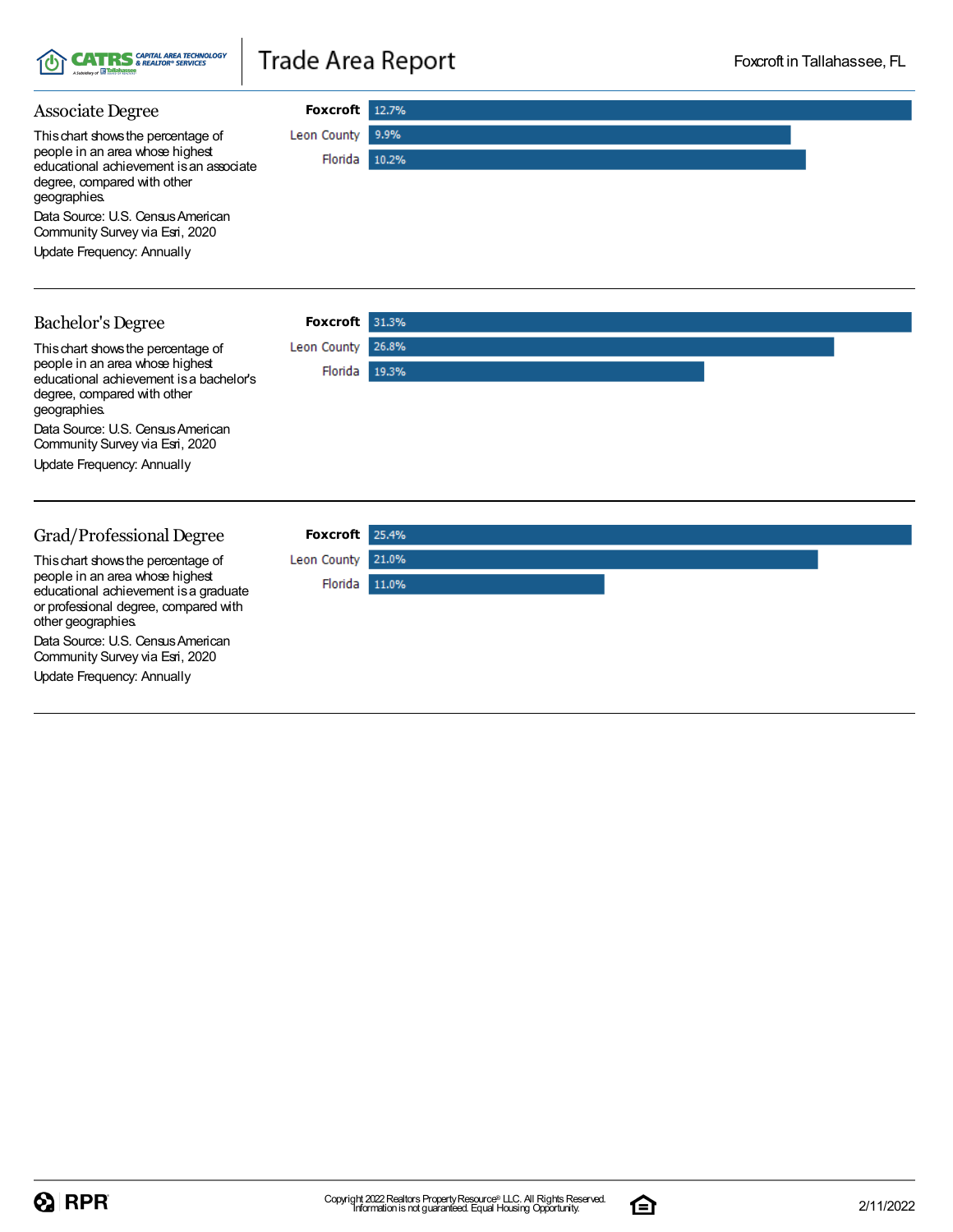# Foxcroft in Tallahassee, FL: Commute Comparison



#### HowPeople Get to Work

Thischart showsthe typesof transportation that residentsof the area you searched use for their commute, by percentage of an area's population. Data Source: U.S. Census American Community Survey via Esri, 2020 Update Frequency: Annually

**CATRS** CAPITAL AREA TECHNOLOGY

**Foxcroft** 



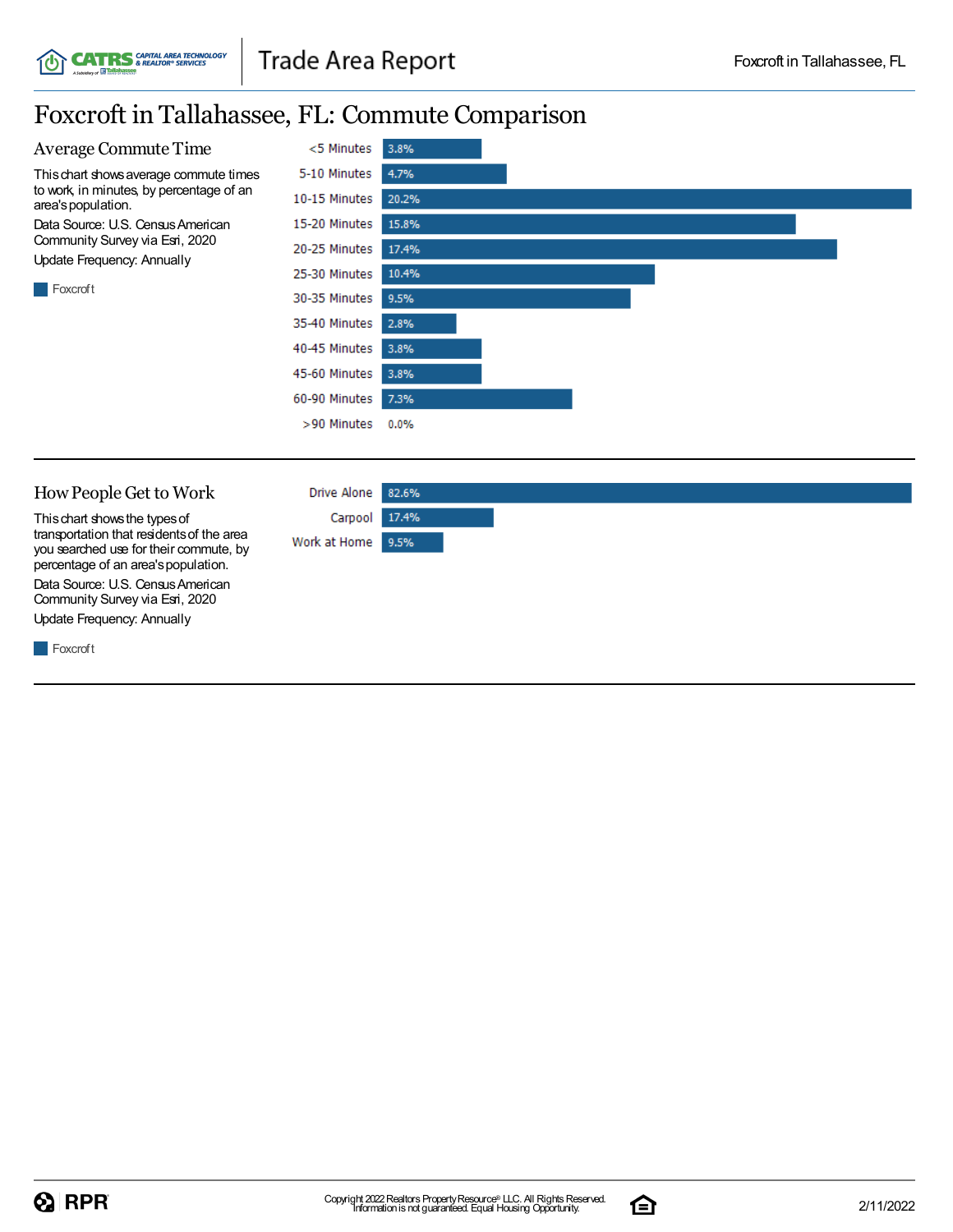## Foxcroft in Tallahassee, FL: Home Value Comparison

**CATRS** CAPITAL AREA TECHNOLOGY

, BT

ď

| FOXCTOIT IN TAILANASSEE, FL: HOME VAIUE COMPATISON                                                                                                                                                                                    |                        |  |  |  |  |
|---------------------------------------------------------------------------------------------------------------------------------------------------------------------------------------------------------------------------------------|------------------------|--|--|--|--|
| Median Estimated Home Value<br>Foxcroft                                                                                                                                                                                               | \$318,020              |  |  |  |  |
| Leon County<br>This chart displays property estimates for<br>an area and a subject property, where<br>Florida<br>one has been selected. Estimated home<br>values are generated by a valuation<br>model and are not formal appraisals. | \$253,250<br>\$344,180 |  |  |  |  |
| Data Source: Valuation calculations<br>based on public records and MLS sources<br>where licensed                                                                                                                                      |                        |  |  |  |  |
| Update Frequency: Monthly                                                                                                                                                                                                             |                        |  |  |  |  |
| 12 mo. Change in Median<br>Foxcroft                                                                                                                                                                                                   | $+15.9%$               |  |  |  |  |
| <b>Estimated Home Value</b><br><b>Leon County</b>                                                                                                                                                                                     | $+10.7%$               |  |  |  |  |
| This chart shows the 12-month change in<br>Florida<br>the estimated value of all homes in this<br>area, the county and the state. Estimated<br>home values are generated by a<br>valuation model and are not formal<br>appraisals.    | $+23.9%$               |  |  |  |  |
| Data Source: Valuation calculations<br>based on public records and MLS sources<br>where licensed                                                                                                                                      |                        |  |  |  |  |
| Update Frequency: Monthly                                                                                                                                                                                                             |                        |  |  |  |  |
| <b>Median Listing Price</b><br>Foxcroft                                                                                                                                                                                               | \$350,000              |  |  |  |  |
| <b>Leon County</b><br>This chart displays the median listing<br>price for homes in this area, the county<br>Florida<br>and the state.                                                                                                 | \$275,000<br>\$364,900 |  |  |  |  |
| Data Source: On- and off-market listings<br>sources                                                                                                                                                                                   |                        |  |  |  |  |
| Update Frequency: Monthly                                                                                                                                                                                                             |                        |  |  |  |  |
| 12 mo. Change in Median<br>Foxcroft                                                                                                                                                                                                   | $+30.1%$               |  |  |  |  |
| <b>Listing Price</b><br><b>Leon County</b>                                                                                                                                                                                            | $+12.2%$               |  |  |  |  |
| This chart displays the 12-month change<br>Florida<br>in the median listing price of homes in<br>this area, and compares it to the county<br>and state.                                                                               | $+21.1%$               |  |  |  |  |
| Data Source: On- and off-market listings<br>sources<br>Update Frequency: Monthly                                                                                                                                                      |                        |  |  |  |  |

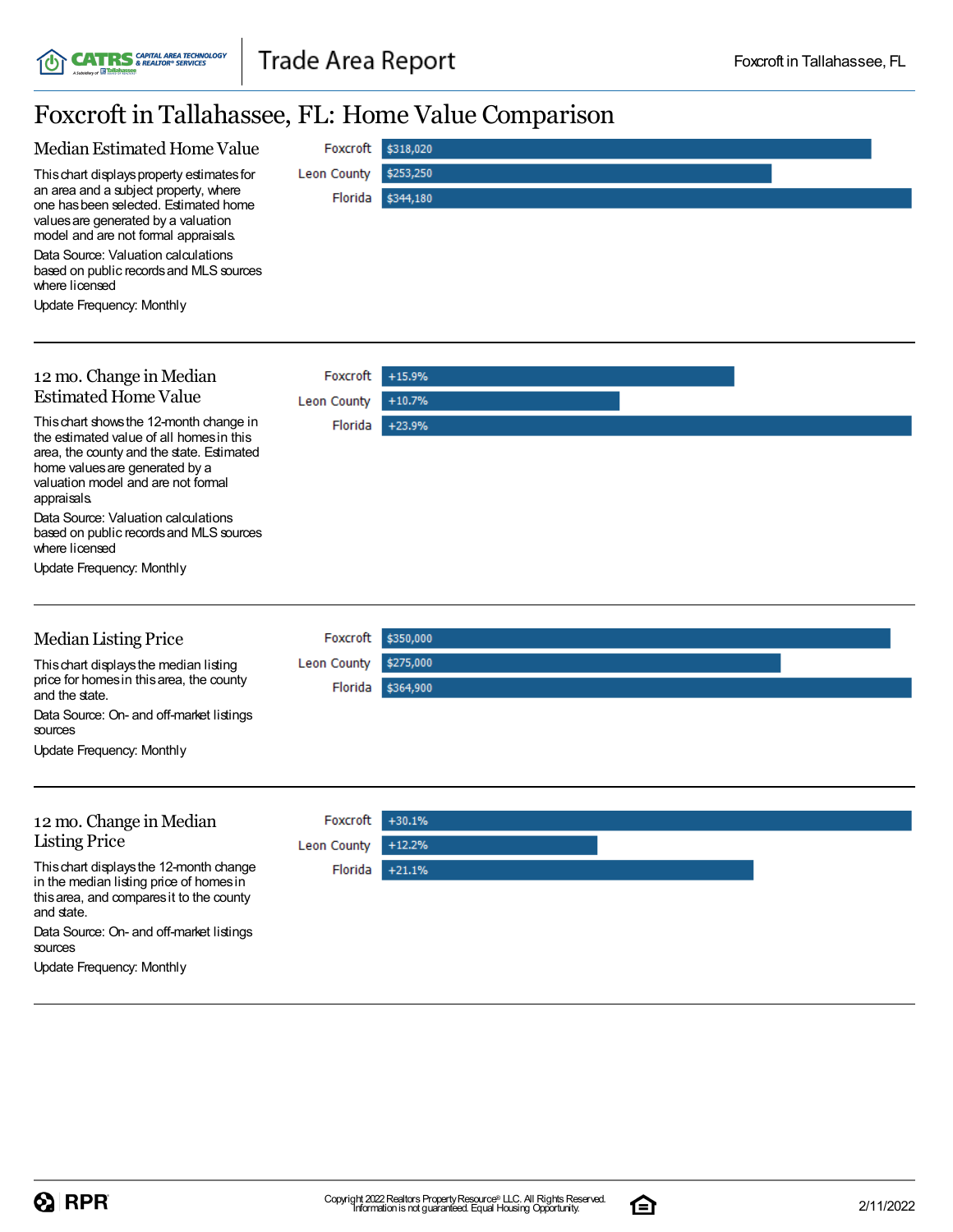

# Traffic Counts



| 1,213<br>2021 Est. daily<br>traffic counts                                  |            | 691                                                                    |                                                                              |                                                              |  |
|-----------------------------------------------------------------------------|------------|------------------------------------------------------------------------|------------------------------------------------------------------------------|--------------------------------------------------------------|--|
|                                                                             |            |                                                                        |                                                                              |                                                              |  |
|                                                                             |            | 2021 Est. daily<br>traffic counts                                      |                                                                              |                                                              |  |
| Street: Foxcroft Dr<br>Cross: Giles PI<br>Cross Dir: SE<br>Dist: 0.03 miles |            |                                                                        | Street: Barclay Ln<br>Cross: Godfrey PI<br>Cross Dir: SE<br>Dist: 0.04 miles |                                                              |  |
|                                                                             |            |                                                                        |                                                                              |                                                              |  |
|                                                                             |            |                                                                        | $\Delta$                                                                     | – Cc                                                         |  |
|                                                                             |            |                                                                        |                                                                              |                                                              |  |
|                                                                             | <b>ADT</b> |                                                                        |                                                                              |                                                              |  |
|                                                                             |            |                                                                        |                                                                              |                                                              |  |
|                                                                             | 1996 882   | Historical counts<br>Year Count Type<br>2011 1,218 ADT<br>1997 979 ADT | Year                                                                         | Historical co<br>2011<br>1997<br>1996<br>$\blacktriangle$ 1. |  |

### $counts$



NOTE: Daily Traffic Counts are a mixture of actual and Estimates (\*)